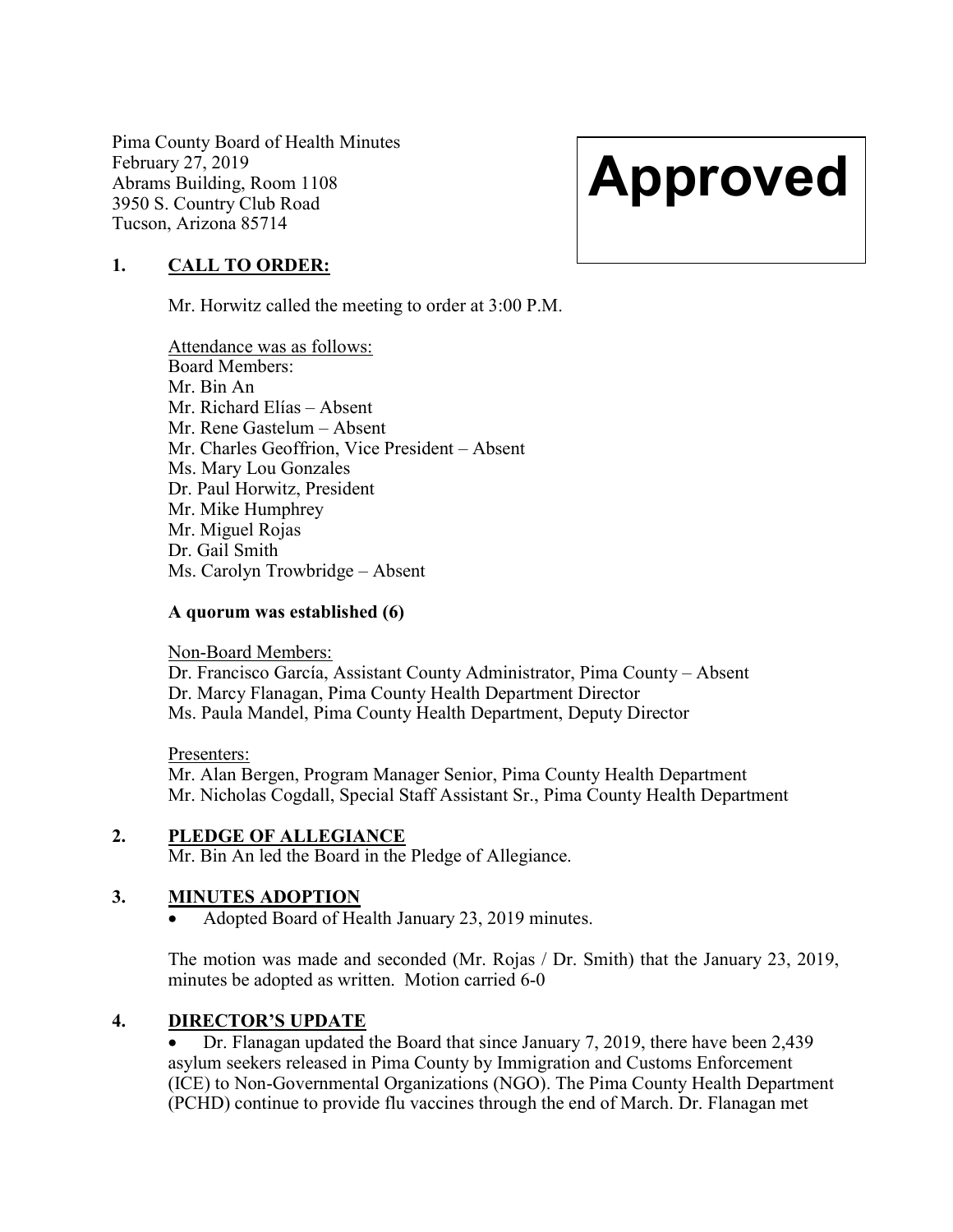with the Chief Medical Officer with the Department of Homeland Security and the Customs and Border Protection and discussed our collaboration with their detainment and processing at the Tucson Convention Center (TCC). All juveniles will receive a medical evaluation. Adults will receive an evaluation if there is a possible eminent health hazard with disease exposure or life threatening health issue who are then transferred to an emergency room, treated, released back to Customs and Border Protection then to ICE. ICE will then release the asylum seeker to an NGO who collaborates with the PCHD to provide services. The costs for the PCHD services and vaccines are being tracked however at this time, there is not a system for reimbursement.

It has been reported that only 21 asylum seekers have decided to stay here in Pima County. The rest stay in our community three to four days then relocate.

 Dr. Flanagan provided an update on the increase of congenital syphilis cases in Arizona. The Arizona Department of Health Services (ADHS) is campaigning education with medical providers and mothers to get tested during the first and third trimester. Our STI/HIV team has been working with our community partners to remind our OB/GYN and emergency room doctors to test for syphilis at these recommended times.

 Dr. Flanagan introduced Ms. Paula Mandel, Deputy Director for the Health Department who provided the Board with an update on the Hepatitis A outbreak. As of February 25, 2019, our Epidemiology team has investigated 126 cases. The following provides a breakdown:

- o 106 confirmed cases.
- o 16 cases were ruled out.
- o Four cases are pending investigation.
- o 71 percent have been hospitalized.
- o 29 percent have been seen at the emergency room or as an outpatient.
- o 16 cases have an age range of 18 and 44.
- o 23 cases in the 45-64 age range.
- o One case is 65 years old.
- o The mean age is 36.
- o 31 percent are female.
- o 69 percent are male.
- o 64 percent cases have used illicit substances.
- o 26 percent are street homeless.
- o 22 percent are both street homeless and using illicit substances.
- o Three cases are in transition.
- o Seven cases are in the jail.

Hepatitis A vaccine outreach within the community is ongoing with partnerships with Banner, TMC, Carondelet, Northwest Hospital, CODAC, La Frontera, methadone clinics, and homeless shelters.

- o The PCHD has had 1,398 encounters vaccinating 805 individuals.
- o 418 individuals have declined vaccinations.
- o 175 were found to be fully immunized.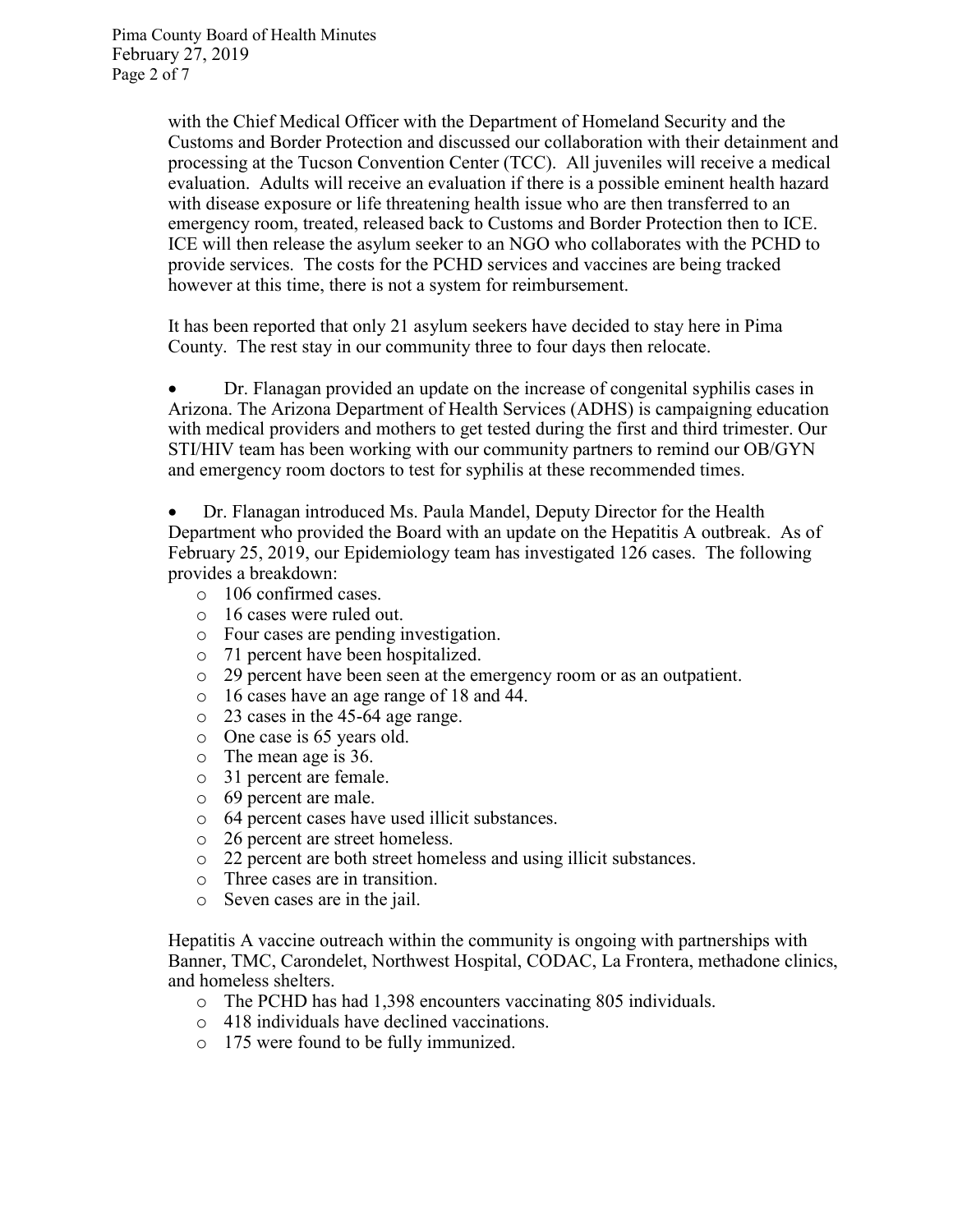Pima County Board of Health Minutes February 27, 2019 Page 3 of 7

#### 5. TOBACCO 21 UPDATE:

 Dr. Flanagan provided the Board with an update regarding the Tobacco 21 initiative. After discussions with the City Council and Board of Supervisors (BOS) some of the language was not used in the proposed ordinance due to the difficulty in enforcement. This included not smoking at bus stations, Uber and rental cars, and public lines. The language that is proposed is more likely to be approved by the City and County. If the City and County move forward with approving this ordinance, it will not be enforceable in Marana, Oro Valley, Sahuarita, and South Tucson. If the State was to enact Tobacco 21 then these four communities and the Nations would be included.

The PCHD is in the middle of conducting the community outreach meetings held in each BOS district and will end in March. Attendance in support of this ordinance change has been from the American Lung Association, Cancer Society, and Heart Association. All are in support of the license fees, inspections, and assessing fines should underage sales be made. Some are in support of banning Juuls because the nicotine levels are so high. Opponent attendance has been from the vaping business owners and have started petitions with signatures in opposition. There has been inquiries from the vaping community about what cessation products or services will be provided to the 19 and 20 year olds if the ordinance was to pass tomorrow. All feedback will be included in the report to the County Administration by mid-March with an anticipated date for the BOS agenda in June followed by a six month educational community campaign if approved with an effective date in January 2020. Overall the forums have been cordial and reasonable with good feedback. The general public attendance has been low and the PCHD are working to identify ways to obtain more attendance. Mr. Humphry has attended five meetings.

### 6. STRATEGIC PLAN ANNUAL REPORT:

 Dr. Flanagan introduced Mr. Alan Bergen, Program Manager with the Pima County Health Department who provided an update on the Strategic Plan Annual Report. The strategic plan was approved in March 2014. We are currently in the  $5<sup>th</sup>$  year. Updates are provided quarterly with annual reports of successes achieved. The annual work plans were moved in year three to coincide with the County fiscal year. Review and revisions begin in August annually.

Last year's progress was done by our Community Health Services Division and our Cross Functional Operations Division and included 5 goals, 15 objectives, 20 strategies, and 82 tactics (activity). There were seven tactics completed, 75 were carried forward, and none were eliminated.

Goal 1 was to determine how to facilitate access to care for all Pima County residents with insurance and services. In 2017-2018 there were three objectives, 5 strategies, and 11 tactics. Four were completed, 7 carried forward and none were eliminated. Our Goal 1 accomplishments is to collect insurance status for all clinic clients through the electronic health records system which helps with analysis, training to gather this information, track primary care providers, develop standard processes for data collection for the diabetes prevention and self-management program, enrollment and education assistance at our clinics.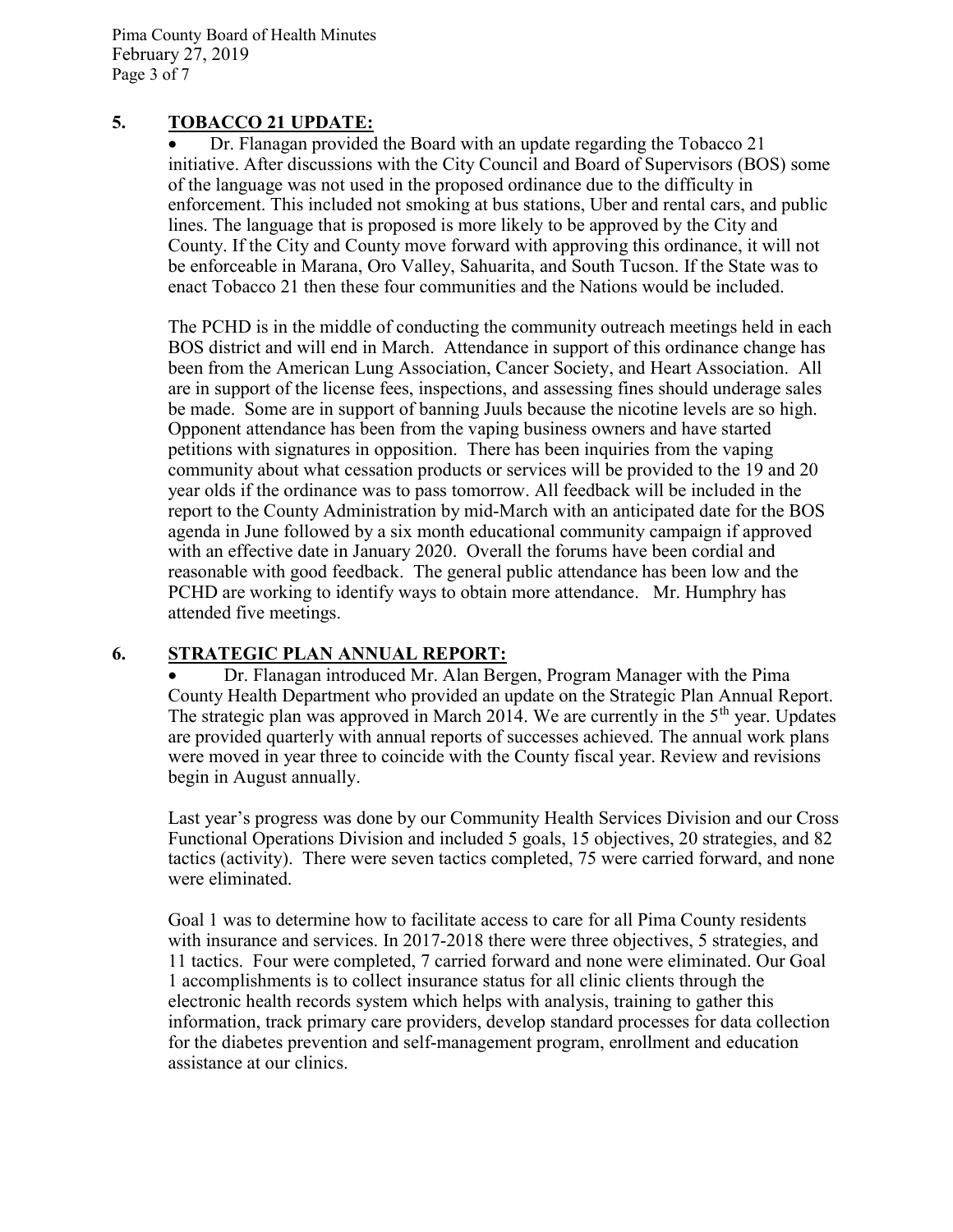Goal 2 includes how to promote a safe, healthy, and prepared County which include: 2 objective, 3 strategies, 19 tactics. One was completed as it corresponds with the daily work. The represented divisions include the Community Health Assurance and Assessment, Community Health Services, and Cross Functional Operations. The accomplishments include: 10.3% increase in food inspections and 3.8% increase in total food and water inspections, 1,782 strategically placed mosquito traps, 7,327 children completed vaccinations, 29% of 13-18 year-olds completed HPV series, 1,425 adults received the flu vaccine, 86% participating schools completed an action plan that incorporated physical activity, 51 trainings were provided to schools on physical activity, 85 schools from 10 districts participated in the CDC's Child Scholl Health programming, 11 Chronic Disease Self-Management Prevention workshops, 7 student groups were trained to provide peer-to-peer tobacco education, 90 tobacco prevention education events were provided at 33 schools, Pima Community College became a 100% tobacco free campus, 752 second graders and 371 sixth graders received dental sealants, 845 kindergartners and 2,619 children received fluoride treatments, 4,384 women adopted or continued to use an effective FDA-approved contraception methods, 1,450 women screened for breast and cervical cancer, WellWoman provided 1,100 mammograms, 340 ultrasounds, 650 paps, 75 breast biopsies, and 95 colposcopies, WellWoman programming provided at two new sites, 3,637 clients tested for HIV, 26 public health emergency preparedness training and exercises conducted with community partners, PHEP staff completed Gap analysis of emergency response plans, 100% of staff identified in the public health incident management plan completed required trainings, PHEP Workforce Development Plan was developed.

Goal 3 includes how to stimulate collaboration across Pima County on issues of community health, safety, and well-being with 2 objectives, 4 strategies, and 20 tactics. The divisions represented are the Community Health Assurance and Assessment, Community Health Services, and the Cross Functional Operations. The accomplishments focused on our communications efforts. There is now a contract in place for media monitoring to assess value and frequency of media opportunity, hired new employees specializing in social media helped the department significantly, Healthy Pima has grown to over 500 members across over 100 unique organizations working on four of the community's top health priorities, a new Healthy Pima website was designed and launched, creating a more modern and user-friendly experience for community partners, the Website receives hits and views from Pima County Partners as well as other communities nationwide, PCHD is actively engaging with the UofA in an effort to become an academic health department by exploring opportunities for collaboration and joint steering committee was formed to advance the initiative.

Goal 4 includes reinforcing a public health workforce that is prepared and knowledgeable with 4 objectives, 4 strategies, and 13 tactics. The divisions represented are the Personnel and Cross Functional Operations. The accomplishments focused on 296 staff members participated in workforce development opportunities, 22 workforce development opportunities were offered to staff, the countywide learning management system is still in the pilot testing phase, for which the PCHD is a primary participant, PCHD's revised internship and volunteer program/website went live, PCHD introduced a pin appreciation program that recognizes staff while celebrating public health and the department's history, program budgeting training was provided to 33 staff, PCHD was on budget for the  $5<sup>th</sup>$  year in a row.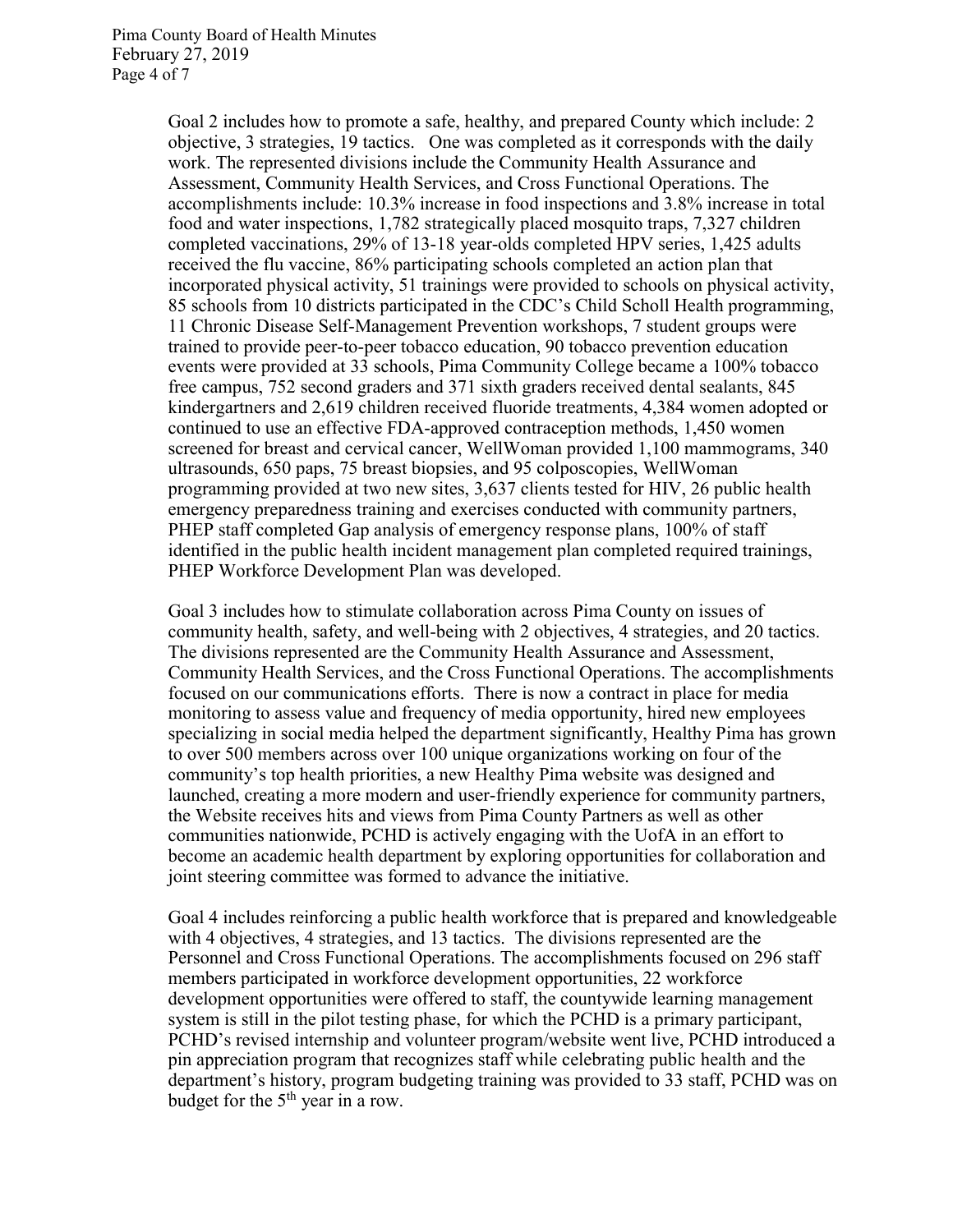Pima County Board of Health Minutes February 27, 2019 Page 5 of 7

> Goal 5 includes fostering a culture of performance management and continuous quality improvement across PCHD with 4 objectives, 4 strategies, and 19 tactics. The division represented are the Cross Functional Operations. The Accomplishments were celebrating 2 years of being an accredited health department and successfully submitting the PHAB annual report, increased department performance improvement capacity by hiring a performance management coordinator and a quality improvement coordinator, revised the department's performance management framework and structure and began a pilot test of the new initiative with one program area from each division, formed a cross-function health equity steering committee to develop and overs the department's health equity program, held 2 SMART goals and objectives trainings for 22 staff as part of the workforce development program, produced 22 quality in action corners in the department weekly digest to educate staff on quality improvement, developed and implemented a monthly audit program of the electronic health records system to ensure quality, consistency, and protection of client information.

Moving forward we celebrate successes, track progress quarterly, focus on measureable outcomes, and meet quarterly with goal teams and tactic leads.

#### 7. COMMUNITY HEALTH NEEDS ASSESSMENT:

 Dr. Flanagan introduced Mr. Nicholas Cogdall, Special Staff Assistant Sr., Pima County Health Department who provided a status report on the 2018 Community Health Needs Assessment (CHNA). The purpose of a CHNA is to create a tool for understanding the overall health status of a community which uses 22 health indicators to gain a comprehensive profile of Pima County. CHNA increases communication and collaboration among community partners and stakeholders by using a single document that helps to identify health areas that need to be addressed through programs, policies, or interventions. One item that was added to this most recent CHNA is a renewed focus of understanding the social determinants of health which are the key drivers of health in Pima County.

The importance of a CHNA is the Affordable Care Act requires non-profit hospitals to complete a CHNA every three years. The Public Health Accreditation Board (PHAB) requires public health departments to complete a CHNA every five years. The National Association of County and City Health Officials (NACCO) recommends that these nonprofit hospitals and health departments work together to reduce redundancy and collaborate on one document every three years.

The CHNA is a coordinated effort that results in one document that addresses the requirements of the Affordable Care Act and national public health department accreditation with a unified message. The CHNA allows partners to develop and implement targeted strategies around the results and priority areas identified in the assessment. The contributing partners include:

- o Banner Health
- o Carondelet Health Network
- o Community Food Bank of Southern Arizona
- o Desert Senita Community Health Center
- o Mariposa Community Health Center
- o MHC Healthcare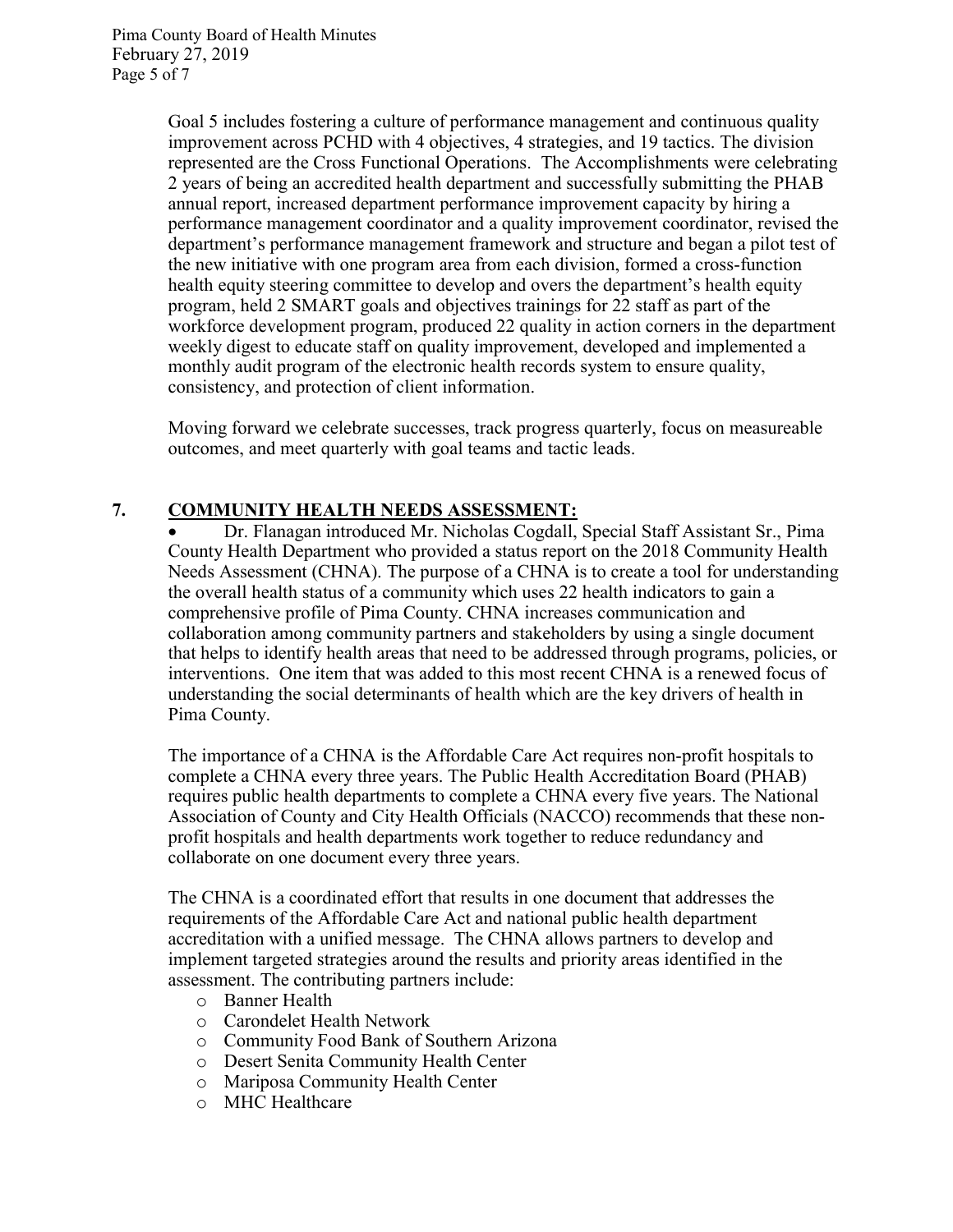Pima County Board of Health Minutes February 27, 2019 Page 6 of 7

- o Pascua Yaqui Tribe
- o Pima County Administration
- o Pima County Health Department
- o Tucson Medical Center

The 2018 CHNA timeline includes:

- o February 2018: CHNA planning group convened.
- o March November: Date collection and synthesis from different avenues.
- o September: 1st Community Forum convened to gather input and presented data to the community and received feedback which included possible gaps.
- o October: Community survey was disseminated electronically in both English and Spanish to further gather community input.
- $\circ$  November:  $2<sup>nd</sup>$  Community Forum convened with a well-attended meeting to prioritize the greatest needs in Pima County.
- o January-February 2019: CHNA document draft is finalized.
- o February 2019: TMC to finish formatting the document.
- o March: Press release, CHNA is published.

The CHNA methodology includes secondary data analysis including:

- o Synthesizing data from ADHS, Roberts-Woods Johnson, county health rankings, and other partners.
- o Conducting interviews that collect proprietary information from 18 key informants.
- o Five focus groups which consisted of approximately 9 participants.
- o Two community forums
- o Community survey

The CHNA key health priorities identified in 2018 are:

- o Behavioral Health
- o Obesity and Related Chronic Disease
- o Access to Services which is delineated from access to care, access to insurance, access to transportation, provider hours of service, and coordination of care across providers.

The next steps of the CHNA is to publish the assessment report, develop a unified approach, and disseminate the plan with a press release that includes social media and other platforms.

Accidents and injuries remain a priority and were identified in the 2015 CHNA. Healthy Pima are addressing those task areas using a variety of different avenues. Additionally the vulnerable road user/motor safety group deals with pedestrian and bicycle accidents. The fall prevention coalition and youth violence prevention coalition continue to work on these priorities.

Substance misuse and anxiety and depression were one of the key areas identified in the 2015 CHNA. At present our substance and misuse and mental health alliance work on this area. Opioids and other substance abuse still remains a key issue and is one of the indicators that remains in the document.